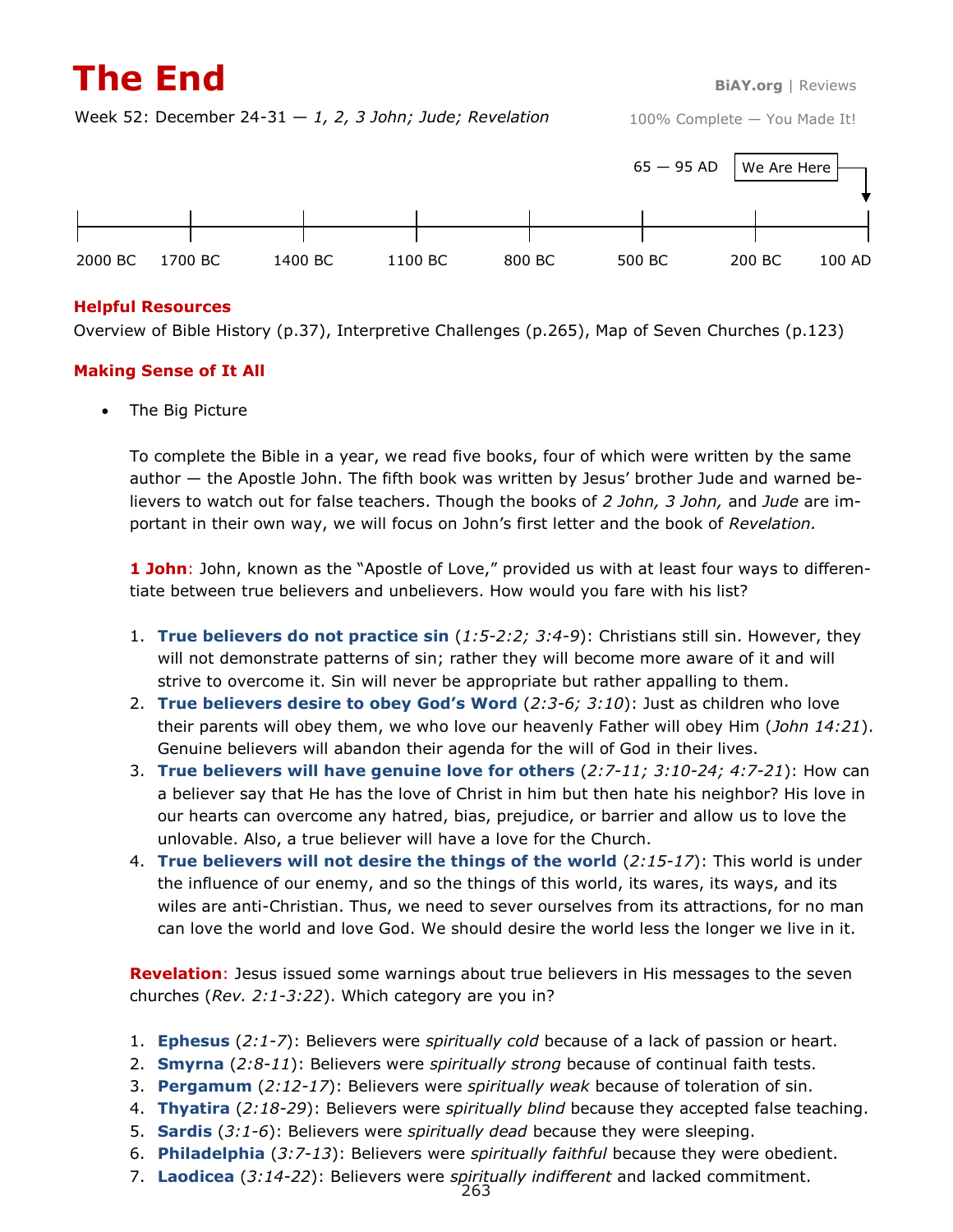The remainder of *Revelation* is complex and mysterious. Keep in mind that we are still in the midst of Progressive Revelation (see chart); and, from where we stand, prophecy of the end is cloudy, at best; while we have a general idea of events to come, no man can claim to know the order or timing of them all. Here is what we know will happen.

Part 1: **Introduction** (*1:1-4:11*) — John relates the reasons for writing the book and describes a scene from heaven in which Christ's followers and the angels are worshiping God.

Part 2: **Seven Seals** (*5:1-8:13*) — Christ breaks the seals, which usher in an outpouring of God's wrath on the earth. As the first four seals are opened, riders appear on horses symbolizing war, famine, disease, and death. After the fifth seal is broken, John saw those in heaven who had been martyred. The sixth seal causes an earthquake, stars fall to earth, and the sky is rolled up. The final seal reveals seven angels with seven trumpets.

Part 3: **Seven Trumpets** (*9:1-12*) — These trumpets unleash more judgment. The first four bring hail, fire, a mountain of fire, and a falling star; also, the sun and moon are darkened. The fifth trumpet summons locusts that sting like scorpions, while the sixth trumpet heralds an army. Two witnesses are revealed in Jerusalem, who proclaim God's judgment for three and a half years. The last trumpet calls to battle the forces of good and evil and reveals an angel with seven bowls (*12:1-13:18*).

Part 4: **Seven Bowls** (*15:5-16:21*) — These bowls complete God's judgment. They bring sores, oceans of blood, lakes and rivers of blood, extreme heat (the Euphrates dries up), the greatest earthquake, and 70-pound hailstones. In the midst of this judgment, "Babylon the Prostitute" is toppled and the mighty cities of the earth are destroyed.

Part 5: **Battle of Armageddon** (*19:11-21*) — The Anti-Christ gathers the world's armies against the Jews; Christ returns and prevents them from destroying His people.

Part 6: **Millennial Reign** (*20:1-6*) — After Satan is defeated at Armageddon, he is bound and imprisoned for 1000 years, while Christ and His followers rule the earth in peace. Once the millennium ends, Satan is released, judged, and punished in the lake of fire.

Part 7: **Eternal State** (*20:11-22:6*) — Once the Millennium ends, unbelievers will be judged at the Great White Throne. Here they will be sentenced to eternity in the lake of fire. Believers will witness the creation of a new heaven and earth and will live with Christ for eternity.

• Personal Application

It is not necessary for believers to understand the details of *Revelation*, just the outcome. God is sovereign, wicked men will be judged, evil will be thwarted, and Christ will triumph!

### **The Bottom Line**

Our concern is not the *future* with Christ but, rather, how we live in the *present* for Christ.

### **Questions to Consider**

- 1. How did reading *Revelation* affect you? Take time to consider the next several pages.
- 2. Make sure to read "The Tale of the Tree of Life" (after Review).
- 3. How are you planning to use the spiritual momentum of this year into the next?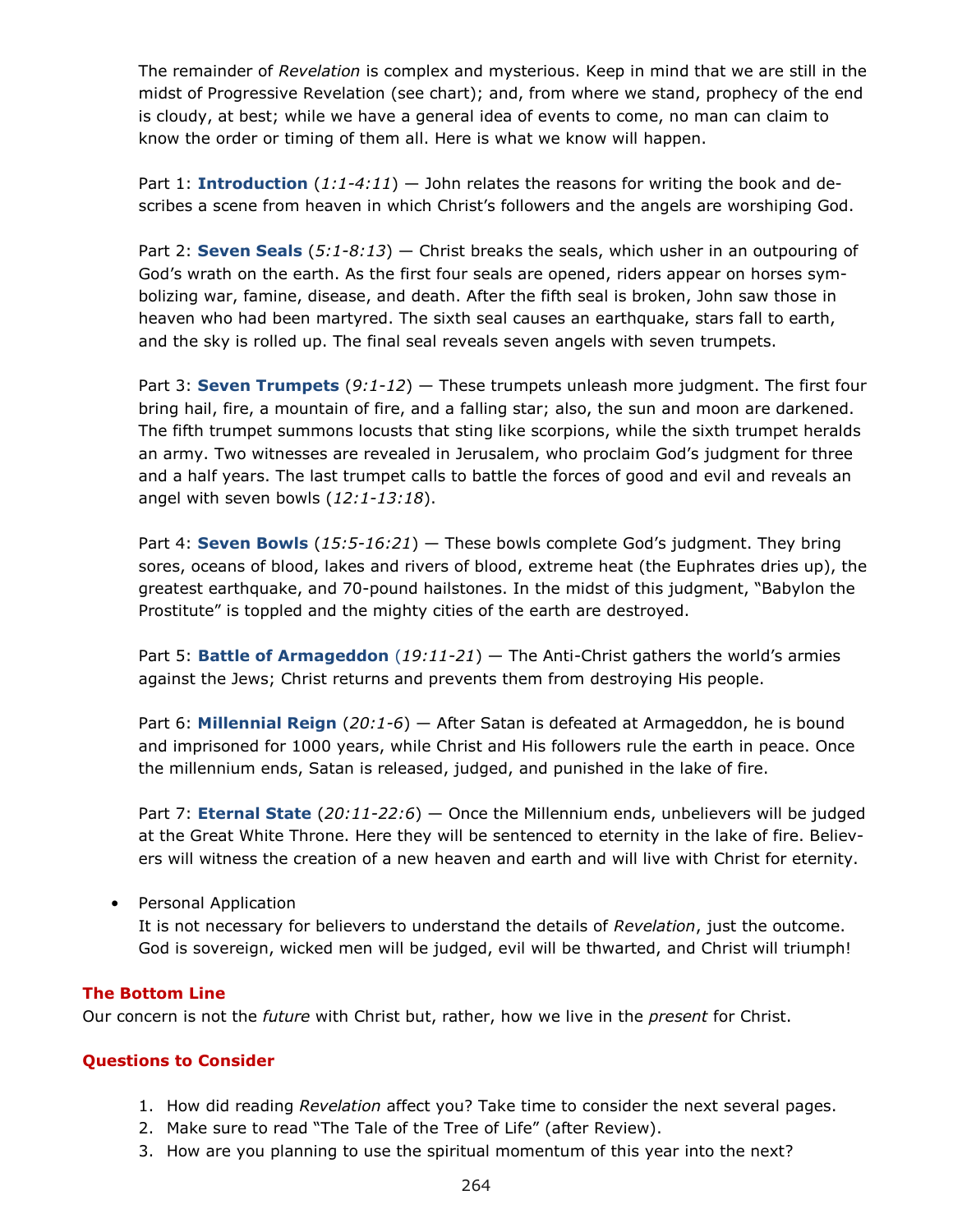# **Interpretative Challenges BiAY.org** | Weekly Reviews

No other New Testament book poses more difficult interpretive challenges than *Revelation.* The book's striking symbolism have produced four main interpretive approaches. Well-known pastor and theologian John MacArthur explains...

**Preterist**: *Revelation* is a description of firstcentury events in the Roman Empire. This view conflicts with the book's own repeated claim to be prophecy. It is impossible to see all of the events in *Revelation* as already fulfilled. The second coming of Christ, for example, obviously did not take place in the first century.

**Historicist**: *Revelation* is a panoramic view of church history from apostolic times to the pre $sent$  – seeing the symbolism of such events as the barbarian invasions of Rome, the rise of the Roman Catholic Church, the emergence of Islam, and the French Revolution. This interpretive method robs *Revelation* of any meaning for those to whom it was written. It also ignores the time limitations the book itself places on the unfolding events.

**Idealist**: *Revelation* is a timeless depiction of the cosmic struggle between the forces of good and evil. In this view, the book contains neither historical allusions nor predictive prophecy. This view also ignores *Revelation's* prophetic character and, if carried to its logical conclusion, severs the books from any connection with actual events. *Revelation* becomes merely a collection of stories designed to teach spiritual truth.

**Futurist**: The events of *Revelation* are future and they depict actual people and events yet to appear on the world scene. Only this view does justice to *Revelation's* claim to be prophecy and interprets the book by the same grammaticalhistorical method as the rest of Scripture.

From the *MacArthur Study Bible*

#### **Major Views of the Millennium**

The word "millennium" means 1000 years and comes from *Revelation 20:1-6.* Throughout church history, there have been three [if not four] major views on this millennium.

**A-millennialism**: There is no future millennium. *Revelation 20:1-10* describes the present Church Age. The exact duration of this Age cannot be known, and the 1000 years is a figure of speech for a long period of time. The Church Age will continue until Christ's return, at which all of the end time events will happen at once with one resurrection not two.

**Post-millennialism**: Christ will come after the millennium. The progress of the Gospel will increase until there will be significant Christian influence on society and gradually a "millennial age" of peace will occur. At the end of this period, Christ will return, believers and unbelievers will be raised, and so on.

**Historic Pre-millennialism**: Christ will come before the millennium but after the Tribulation. The present Church Age will continue until a time of tribulation and suffering comes. After that, Christ will return to establish a millennial kingdom. When He comes, believers will be raised to rule for 1000 years. At the end, Satan will be loosed and will join forces with unbelievers to battle against Christ; they will be defeated. All unbelievers will face judgment while believers enter eternity with God.

**Pre-Tribulation Pre-millennialism** (a.k.a. Dispensational): Christ will come before the Tribulation and the Millennium. Jesus could return at any moment and believers will not endure the Great Tribulation. The Tribulation will be a great outpouring of God's wrath. It would not be appropriate for Christians to be on the earth at that time.

From Wayne Grudem's *Systematic Theology*